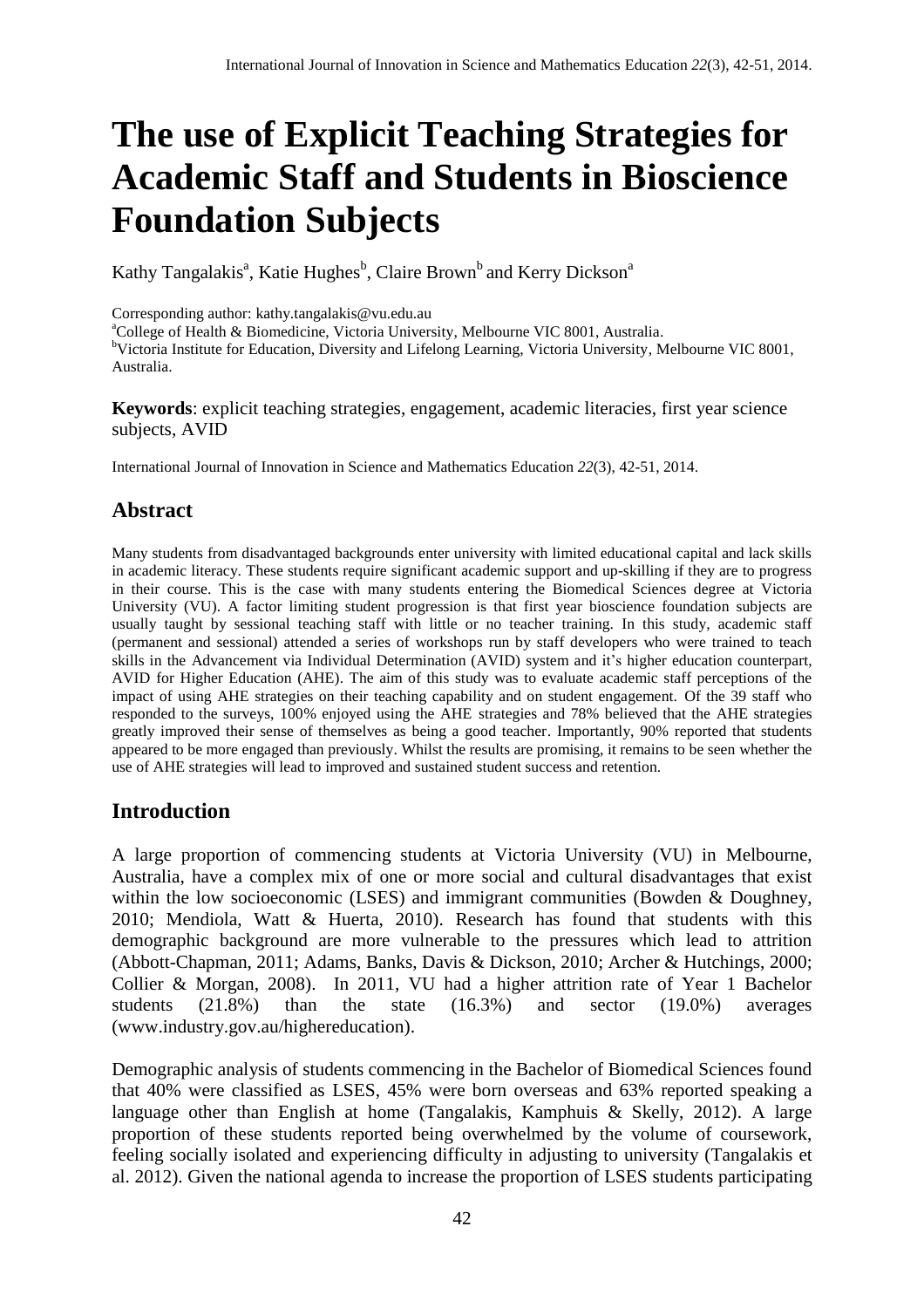in, and successfully graduating from higher education (Action on Access, 2008; Bradley, Noonan, Nugent & Scales, 2008), it was critical to equip these VU students with the academic skills required for a successful outcome. An improved level of such skills, which many traditional university students already possess to varying degrees, would provide LSES students with the resources to become successful and independent learners (Ramsay, Jones & Barker, 2007; Collier & Morgan, 2008).

In the U.S.A. there have been many programs to up-skill students from underprivileged backgrounds, including 'Achieving the Dream' (www.achievingthedream.org), 'Upward Bound' and 'Gear Up' (www2.ed.gov/programs). One such program, 'Advancement via Individual Determination' (AVID) (www.avid.org) has received international recognition from the Organisation for Economic Co-operation and Development (OECD, 2012). It was cited as a case study of excellence for providing disadvantaged students with the skills required to enter and succeed at post-secondary institutions. AVID has been operating in schools across the U.S.A for over 35 years, servicing over 700,000 students across 46 U.S. states and territories.

AVID for Higher Education (AHE) (www.avid.org) is a comparatively recent program, running in the U.S.A. for the last 5 years with 48 universities currently adopting the program. In Australia, it has been trialled at two universities for the past 2 years. AHE promotes a campus-wide approach (integrating leadership, teaching, learning and student support) to increase student success. The fundamental philosophy is that students who are challenged and supported, academically and psychosocially, will succeed (Hubbard & Ottoson, 1997; Swanson, Mehan & Hubbard, 1995). The AHE strategies are developed around AVID's core learning and teaching framework known as WICOR: **W**riting and **R**eading for purpose, **I**nquiry-based methods, **C**ollaborative learning approaches and **O**rganisation skills. The AVID system develops the ability of teaching staff to understand, and make explicit to students, metacognitive processes. Thus the AHE strategies complement the work of scholars who have shown the importance of clarity in giving instructions, scaffolding of discipline knowledge and building collaborative classrooms (Cuseo, Campagne, Fecas & Thomson*,* 2012; Crosling, Heagney & Thomas, 2009; Devlin, Kift, Nelson, Smith & McKay, 2012; Kift*,* Nelson & Clarke, 2010).

In the Biomedical Sciences course at VU, we have employed a variety of 'bolt-on' voluntary support activities for teaching and learning, including peer-assisted study sessions (PASS) and academic skill support. It is our experience, however, that the students who most need the support often do not attend sessions which are not explicitly embedded or assessed. First year bioscience subjects at VU usually have relatively large student cohorts and many of the tutorials are run by junior permanent or sessional academic staff. Sessionals are often postgraduate students with little or no formal training in teaching. Given low ratings in student evaluations and the national Course Experience Questionnaire, it became evident that our teaching staff would benefit from professional development in teaching and learning, with an anticipated increase in student success. Although the Graduate Certificate in Tertiary Teaching is compulsory for new permanent academics, tight university budgets limit training for sessionals. Given that '*every 1% drop in [student] attrition would save Australia's public universities almost one billion dollars or up to \$2.6 million per university'* (Adams et al. 2010), funding professional development for sessional teaching staff may have long-term benefits for student retention.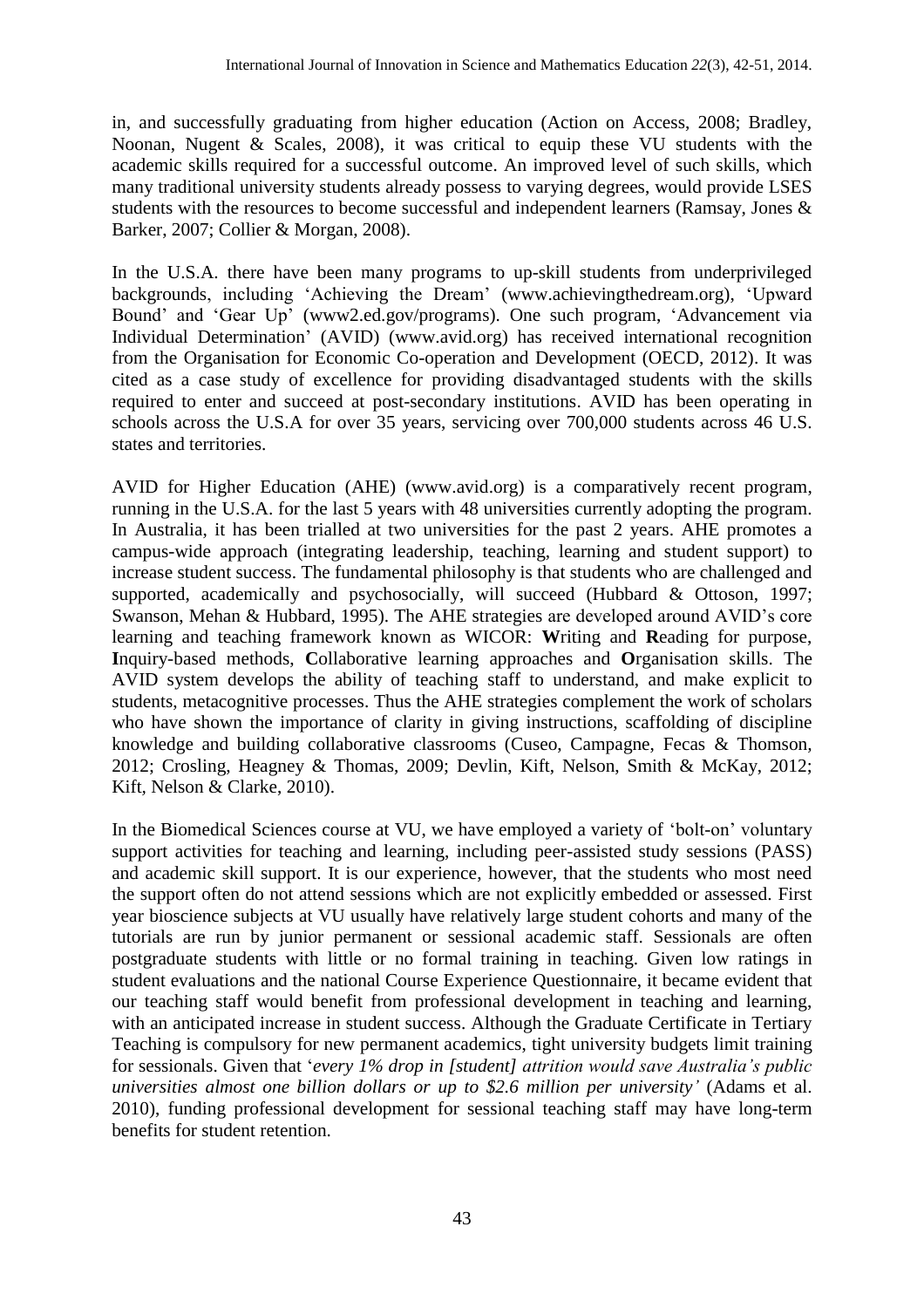The aim of this study was to evaluate the perspectives of academic staff members (permanent and sessional) of the impact of using AHE strategies on their teaching capability and on student engagement. This was achieved by an assessment of the implementation of AHE strategies into the teaching of discipline knowledge and academic literacies.

## **Methods**

At VU, staff (both permanent and sessional) from the College of Health & Biomedicine and the College of Arts, were invited to attend AHE workshops, where two AHE qualified staff developers explained and modelled 25 teaching strategies. At Edith Cowan University (ECU) in Perth, teaching staff from the discipline area of Creative Arts were also offered AHE workshops. Each of these cohorts, despite being from different disciplines, were experiencing similar teaching dissatisfaction and attrition issues. Sessionals were paid for their attendance.

In total, 54 teaching staff attended at least one workshop (VU=45, ECU=9). Of the attendees, 41 taught health or biomedicine subjects and 13 taught arts and humanities subjects. The attendees included 18 permanent staff (VU=15, ECU=3) and 36 sessionals (VU=30, ECU=6). Of the 15 permanent VU staff, 8 were experienced at teaching and 7 had limited or no teaching experience. Out of the 30 VU sessionals, 10 were relatively experienced at teaching, but held no formal teaching qualifications, and 20 had very little or no teaching experience, many of the latter being postgraduate students.

Teaching staff were taught a range of strategies, with the aim of providing a more interactive and scaffolded learning experience for students than the traditional 'stand and deliver' teaching approach. Workshop attendees were taught to make learning intentions explicit, build students' critical reading and reasoning skills, develop activities which encourage student reflection, and reinforce essential learning points before, during and after class. The importance of building a classroom community was also emphasised, with lots of community building strategies modelled.

AHE strategies were trialled by AHE workshop attendees in two core first year Biomedical Sciences subjects. In 'Foundations in Biomedical Sciences' (~100 enrolments), students learn academic literacies, including analysis of journal articles, scientific report writing and referencing. In 'Human Physiology' (~200 enrolments), students learn discipline knowledge. Both subjects have weekly tutorial classes, taught mainly by sessionals. In 2014, a series of AHE tutorials were designed and embedded into the curriculum of the Foundations subject, to specifically address the identified deficiencies in the academic literacies in the commencing student cohort. Each week, a different AHE strategy was used in the tutorials which were delivered by academics and sessionals who had attended the AHE workshops.

To determine teaching staff perceptions of the effectiveness of the AHE strategies, workshop attendees were emailed survey 1, (VU=10, ECU=2), survey 2 (VU=28, ECU=5) or both surveys (VU=7, ECU=2), depending on attendance at workshops. Surveys consisted of quantitative and qualitative questions (see Appendix). Survey 2 had more specific questions designed to ascertain which AHE strategies were trialled by teaching staff. Survey participation was voluntary and anonymous. This study was approved by VU's Human Research Ethics Committee (HRE13-068). In total 18 of 21 (86%) and 21 of 42 (50%) academic staff responded to survey 1 and survey 2 respectively, at least in part. The results from survey 1 and survey 2 were combined.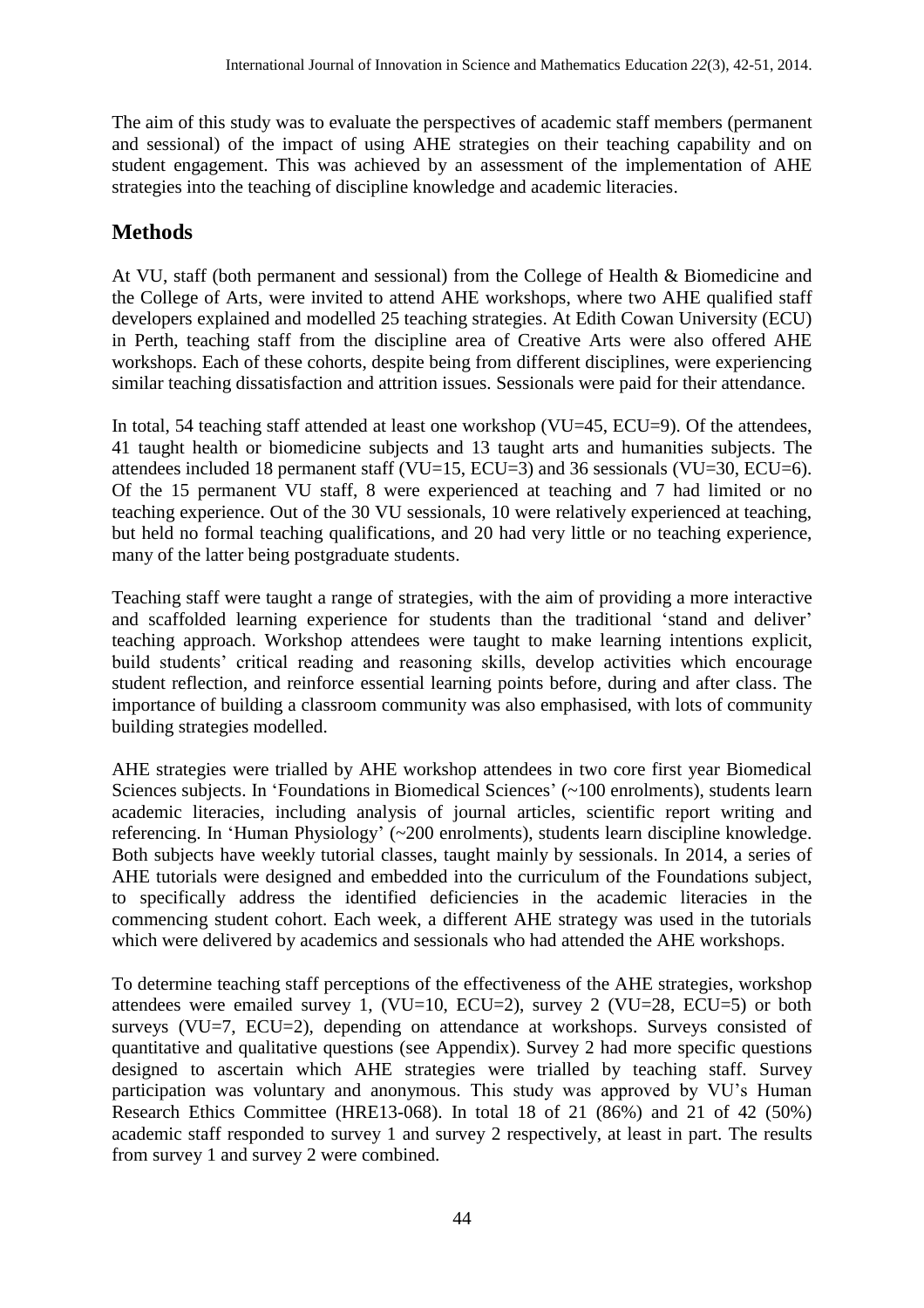## **Results**

#### **Academic perceptions**

Of the 39 respondents, 38 staff (97%) reported using AHE strategies to teach academic literacies and discipline knowledge. Of these, 19 staff (50%) used a strategy in 1-3 classes, 14 staff (37%) used a strategy in 4-6 classes and 5 staff (13%) used a strategy in more than 6 classes.

Of the 32 respondents who completed this section, 100% reported that they enjoyed using the AHE strategies, with 25 staff (78%) reporting that they greatly enjoyed using the strategies. In addition, 25 staff (78%) reported that using the AHE strategies had improved their sense of themselves as being a good teacher.

Comments regarding the workshops included:

*"Far more engaging and useful than 99% of training I have been to for Uni."* 

*"It's incredibly helpful to have a range of strategies and tools to engage students with and make teaching easier and more fun."* 

*"AHE strategies are a great way for teachers to identify the problems and help us to reflect and improve our teaching."* 

#### **Student Engagement**

Of 30 respondents, 27 (90%) thought that their use of AHE strategies engaged students more or very much more than previously.

Comments regarding the AHE strategies in general and student engagement included:

*"I think the AHE program is an excellent way to engage students in learning." "Activities were successful in that the students were talkative, animated, and excited." "AHE [explicit teaching] strategies have helped me to facilitate activities that are interactive and engaging."* 

Of 29 respondents only 8 (28%) believed that retention had improved from the previous semester, while 20 respondents (69%) believed it had not changed.

#### **AHE Strategies**

Of the 25 AHE strategies taught to staff, the most popular are shown in Table 1. 'Community building' activities help build social integration amongst students in order to facilitate the building of a strong classroom community. With 'quick writes', students write freely in response to a prompt and are used to introduce new topics or revise learned material. 'Critical reading' strategies teach students how to decode and analyse complex texts, increasing the retention of concepts and ideas. 'Think-Pair-Share' is a collaborative strategy where students work alone, then in a pair, then with the whole group to share responses to questions of increasing complexity. When time is limited, 'jigsaws' work well because different sections of a text are assigned to different student groups for analysis. With 'philosophical chairs', students argue for or against a contention. The discussion that ensues improves oral and scientific language skills and develops critical thinking skills.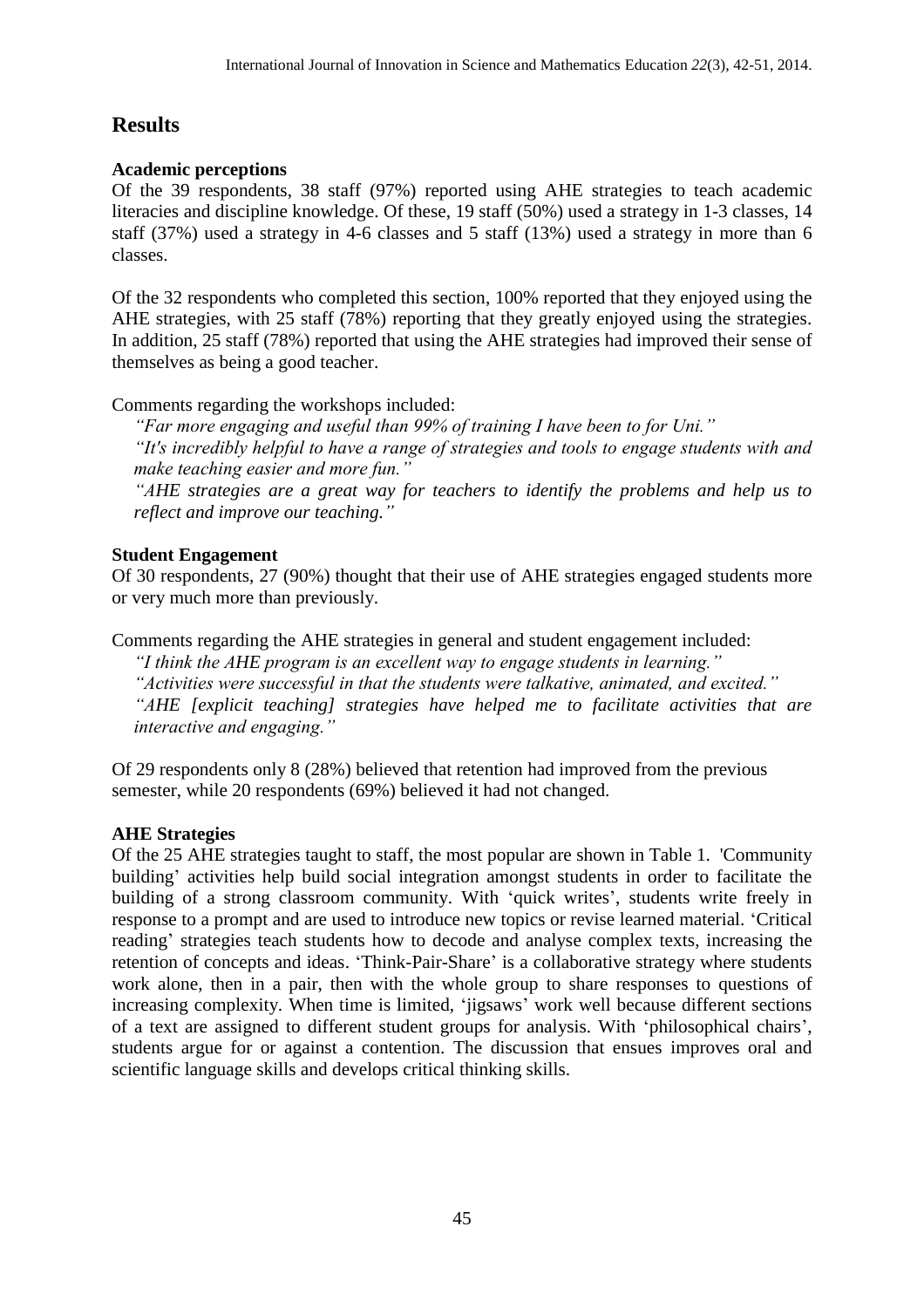**Table 1: The six most used AHE strategies, the number and percentage of respondents who used the strategies and respondents' perception of their success in students' learning of discipline knowledge and academic literacies.**

| <b>AHE strategy</b> | <b>Respondents</b><br>who used<br>the strategy<br>(out of 31) | <b>Not</b><br><b>Successful</b> | Fairly<br>successful | <b>Successful</b> | <b>Very</b><br>successful | <b>Extremely</b><br>successful |
|---------------------|---------------------------------------------------------------|---------------------------------|----------------------|-------------------|---------------------------|--------------------------------|
| Community           |                                                               |                                 |                      |                   |                           |                                |
| building            | 26 (84%)                                                      | 0                               | 1(4%)                | 8 (31%)           | 11 (42%)                  | 6(23%)                         |
| Quick-writes        | 20 (68%)                                                      | 1(5%)                           | 3(15%)               | 3(15%)            | 8 (40%)                   | 5(25%)                         |
| Critical            |                                                               |                                 |                      |                   |                           |                                |
| reading             | 18 (58%)                                                      | 0                               | 4 (22%)              | 3(17%)            | 5(28%)                    | 6(33%)                         |
| Think-Pair-         |                                                               |                                 |                      |                   |                           |                                |
| Share               | 15 (48%)                                                      | 0                               | 0                    | 5(33%)            | 4 (27%)                   | 6(40%)                         |
| Jigsaws             | 14 (45%)                                                      | 0                               | 1(7%)                | 2(14%)            | 4 (29%)                   | 7 (50%)                        |
| Philosophical       |                                                               |                                 |                      |                   |                           |                                |
| chairs              | 13 (42%)                                                      | 0                               | 0                    | 2(15%)            | 5 (39%)                   | 6(46%)                         |

Comments from teachers who used AHE strategies in their classes included:

*"I felt that the students really opened up and bonded well with each other during these activities."*

*"Provided a framework for understanding what readings we provided to them and the capacity to engage in discussion."*

*"Some of the activities have worked really well – philosophical chairs gave the usual debate another dimension."*

#### **Student Evaluations**

Compared with the previous year (2013, n=37), student evaluations of the subject 'Foundation in Biomedical Sciences' for 2014 (n=43) showed a significant improvement in: teaching satisfaction (46% vs 75%), usefulness of learning activities (42% vs 80%), well planned learning activities (41% vs 90%) and an understanding of what was expected (54% vs 75%).

## **Discussion**

In this study, we found that a very high proportion of the survey respondents implemented an AHE strategy and that all enjoyed using the strategies. This was reflected by the extremely positive comments that were made in the surveys. Most respondents also believed that AHE strategies made a positive contribution to their teaching capability and to student engagement. This is the first study to implement AHE in an Australian context. Whilst the results are promising, it remains to be seen whether the use of AHE strategies will lead to improved student success and retention.

Due to its infancy, there has been very little work published on AHE. Compared with 2 or 4 year post-secondary institutions' populations, retention rates have been shown to be higher (Huerta, Watt & Reyes, 2013), time to graduate lower (Mendiola et al. 2010) and peer to peer relationships stronger (Watt, Huerta & Alkan, 2011) for students who attended an AVID secondary school. A case study (Watt, Huerta & Alkan, 2012) of a post-secondary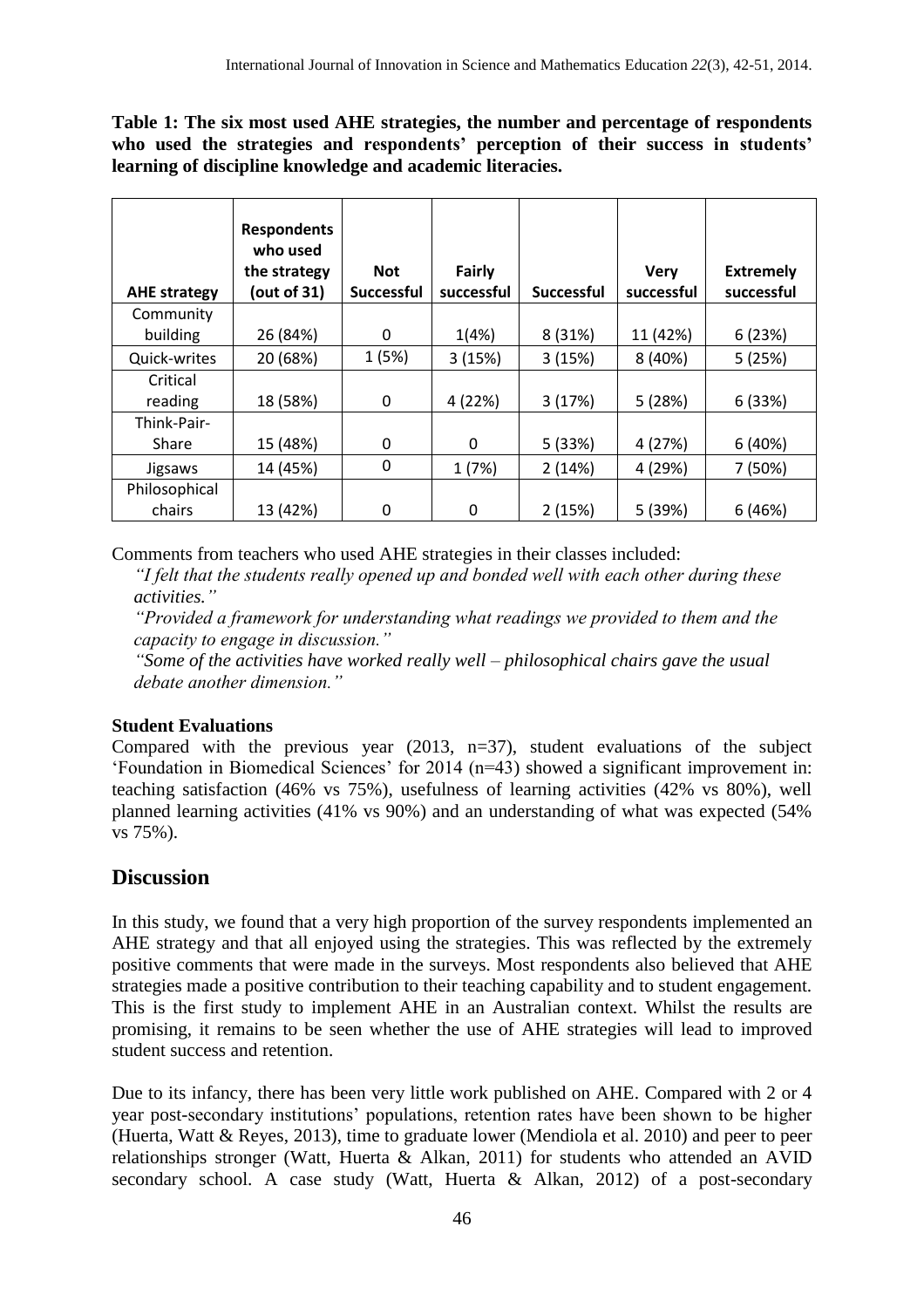community college which implemented AHE found that some Faculty staff were enthusiastic about AHE and that students thought AHE helped them become more organized and motivated to continue with their studies. Watt, Butcher and Ramirez (2013) investigated AHE at a community college with a high proportion of first-generation Hispanic students. They compared grade point average and retention rates from students taught by AHE teachers with those taught by non-AHE teachers and found that there were no significant differences. However, their qualitative data showed that students benefitted from the support they received in the AHE classes. Although preliminary, our results also indicate that students, many of whom are first-generation, benefitted from interaction with our AHE workshop attendees.

We found that 84% of attendees used an AHE community building activity in their classes. This may be because the AHE activity was superior to previously used activities, community building was stressed in the workshops or they are relatively simple to instigate. Regardless, community building strategies are vital for building social engagement and cohesion, particularly within culturally and linguistically diverse student cohorts. Perhaps that is why 65% of respondents reported their use as very, or extremely, successful. They give students a sense of belonging and build a learning context where students are supported by staff and peers (Devlin et al. 2012; Tinto, 1997; Ramsay et al. 2007). Examples of simple community building strategies used included: dividing students into groups and asking them to talk about the origin of their name, or to arrange themselves according to the alphabetical listing of their first name/favourite food/suburb in which they reside, or asking students to find fellow students with similar likes or attributes in a game of personal bingo.

We found that collaborative strategies were used by the majority of staff. 'Quick-writes', 'critical reading', 'think-pair-share', 'jigsaws' and 'philosophical chairs' were reported to be very, or extremely, successful by 61-85% of survey respondents. 'Quick-writes' and 'thinkpair-share' strategies were used to assess students' discipline knowledge (e.g. blood pressure regulation) at the start and end of tutorial classes, and to help students reflect on what they had learnt. The Socratic seminar/discussion is an example of a critical reading, collaborative learning strategy, which we have shown in a pilot study, improves students' critical thinking score, based on Bloom's taxonomy (Burder, Tangalakis & Skelly, 2014). In the Foundations subject, Socratic seminars were used to demystify and 'unpack' scientific journal articles - an intimidating task for many students. Students were asked to do a 'quick-write' on a topic, for example, the link between Diabetes Mellitus and Alzheimer's disease. They were then given a scientific paper on the topic and asked to number the paragraphs, underline key claims, note who was making the claims and circle any words or phrases they did not understand. After sharing their responses with a partner (via 'think-pair-share'), students were directed to stand in a circle and discuss the topic, prompted by an open-ended question asked by the academic. Students were required to back up their comments with data from the text or from their previous knowledge. Often the discussion centred on complexities in the text, or misunderstandings. Crucially, the academic stayed outside the circle, allowing the discussion to develop in an organic way, yet providing guidance if the participants failed to observe Socratic protocols (such as taking turns, paraphrasing the previous point and not having 'side chats'). At completion of the discussion, students were asked to do another 'quick-write' highlighting what they had learnt on the topic. If time was limited, student pairs analysed a section of the text and then relayed the main points of that section to the whole class in a 'jigsaw' format, followed by a discussion. By analysing a journal article as a whole class activity and providing the steps (and reasons behind each step), students were given the tools and strategies needed to successfully undertake this important scientific task. Through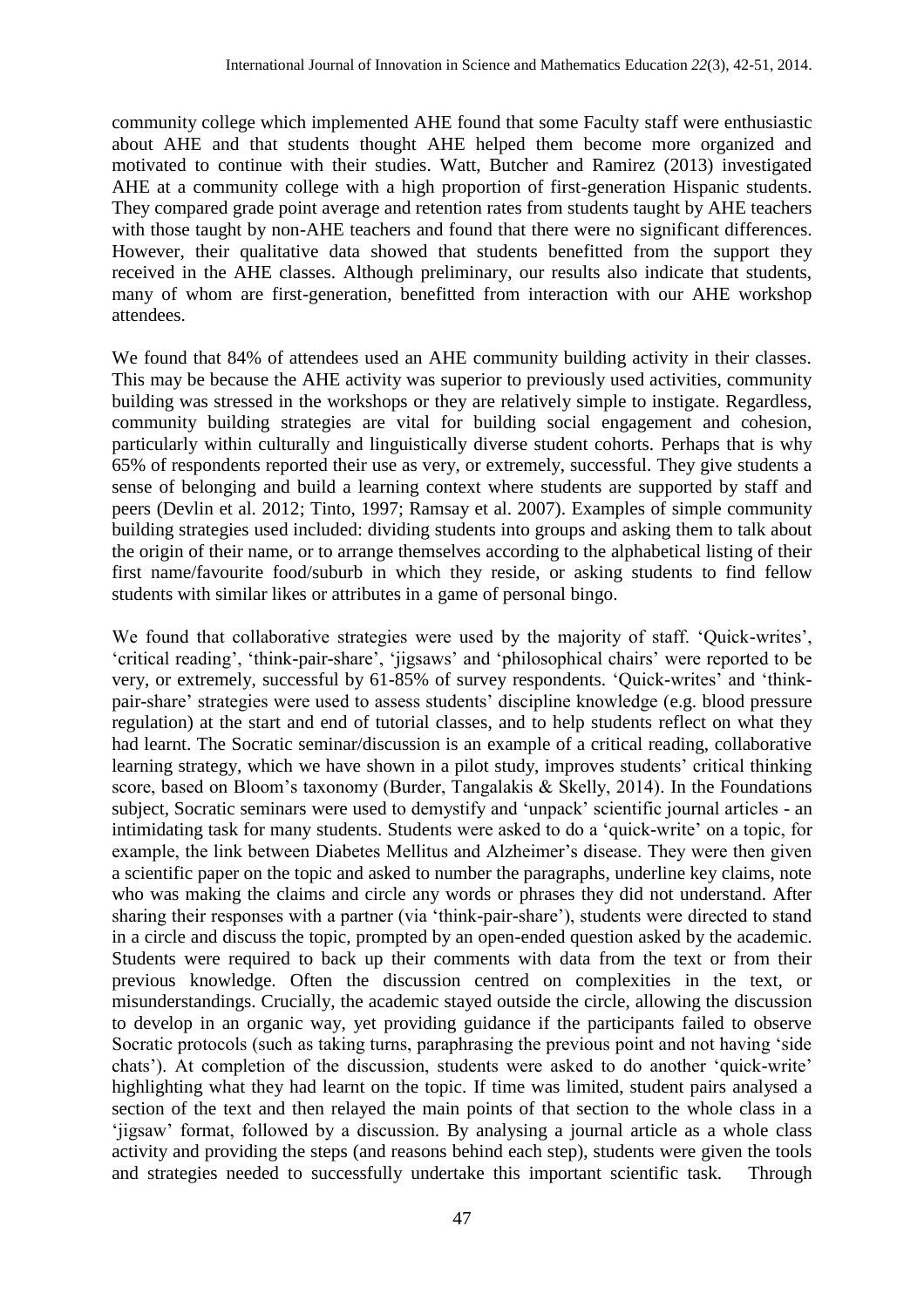analysis and group discussion, students gained a deeper understanding of the author's intent (i.e. inform, argue), with concepts and ideas being made more accessible. Students were also able to express any misconceptions within a supportive environment. If the journal article had an ethical aspect to it (e.g. childhood immunization: community wellbeing vs individual choice), 'philosophical chairs' was preferable. Our work substantiates that of other scholars who have highlighted the benefits of interactive, student-centred learning approaches in improving student engagement and promoting deep learning (Crosling et al. 2009; Cuseo et al. 2012).

In conclusion, this study has provided a 'toolkit' of effective teaching strategies which can be used towards improving teaching quality and student engagement. Training permanent and sessional staff to implement AHE strategies in their teaching and embedding tailored AHE tutorials into the curriculum of the Foundations subject are the first steps towards whole curriculum change. Experienced academics who participated in this study have started to lead change in their discipline areas and formed communities of practice. In response, student satisfaction with teaching appears to be improving.

Given the complexity of factors impacting on retention (Adams et al. 2010) it is, of course, extremely difficult to isolate the impact of one classroom intervention. The next phase of the project will focus on collecting student engagement, progression and retention data, and on tracking the confidence and proficiency of academic staff. We predict that improvements in teaching quality will, in turn, lead to improved student progress rates and student satisfaction.

#### **Acknowledgements**

This project is part of an Office of Learning & Teaching grant awarded in 2012 and partnering with Edith Cowan University, the full title of the project is: *Professional Development Program To Embed Inclusive And Explicit Teaching Practices In HE First Year Subjects.*

### **References**

- Abbott-Chapman, J. (2011). Making the most of the mosaic: facilitating post-school transitions to higher education of disadvantaged students, *Australian Educational Researcher, 38*(1), 57-71.
- Action on Access. (2009). Mainstreaming and Sustaining Widening Participation in Institutions, Final Report to the Higher Education Funding Council for England, [http://www.heacademy.ac.uk/assets/documents/action](http://www.heacademy.ac.uk/assets/documents/action-on-access/Mainstreaming_and_Sustaining_WP.doc)[on-access/Mainstreaming\\_and\\_Sustaining\\_WP.doc,](http://www.heacademy.ac.uk/assets/documents/action-on-access/Mainstreaming_and_Sustaining_WP.doc) last accessed 13<sup>th</sup> August 2013.
- Adams, T., Banks, M., Davis, D. & Dickson, J. (2010). The Hobsons Retention Project: A study of student retention and attrition management by Australian higher education providers, Hobsons Asia Pacific.
- Archer, L. & Hutchings, M. (2000). Bettering yourself? Discourses of risk, cost and benefit in ethnically diverse, young working – class non-participants' constructions of higher education, *British Journal of Sociology of Education, 21*(4), 555-574.
- *Attrition Rate(a) for domestic commencing bachelor students by State and Higher Education Provider(b), 2001 to2011(c).* Retrieved 15 November 2013, from

http://www.industry.gov.au/highereducation/HigherEducationStatistics/StatisticsPublications/Pages/Students 12FullYear.aspx

- Bowden, M.P. & Doughney, J. (2010). Socioeconomic status, cultural diversity and the aspirations of secondary students in the western suburbs of Melbourne, Australia, *Higher Education, 51*(9), 115-129.
- Bradley, D., Noonan, P., Nugent, H. & Scales, B. (2008). *Review of Australian Higher Education, Final Report,*  Canberra, Commonwealth Government.
- Burder, R., Tangalakis, K. and Hryciw, D. (2014). Use of content based instruction and socratic discussion for ESL undergraduate biomedical science students to develop critical thinking skills. *Journal of Curriculum & Teaching*. <http://dx.doi.org/10.5430/jct.v3n1p>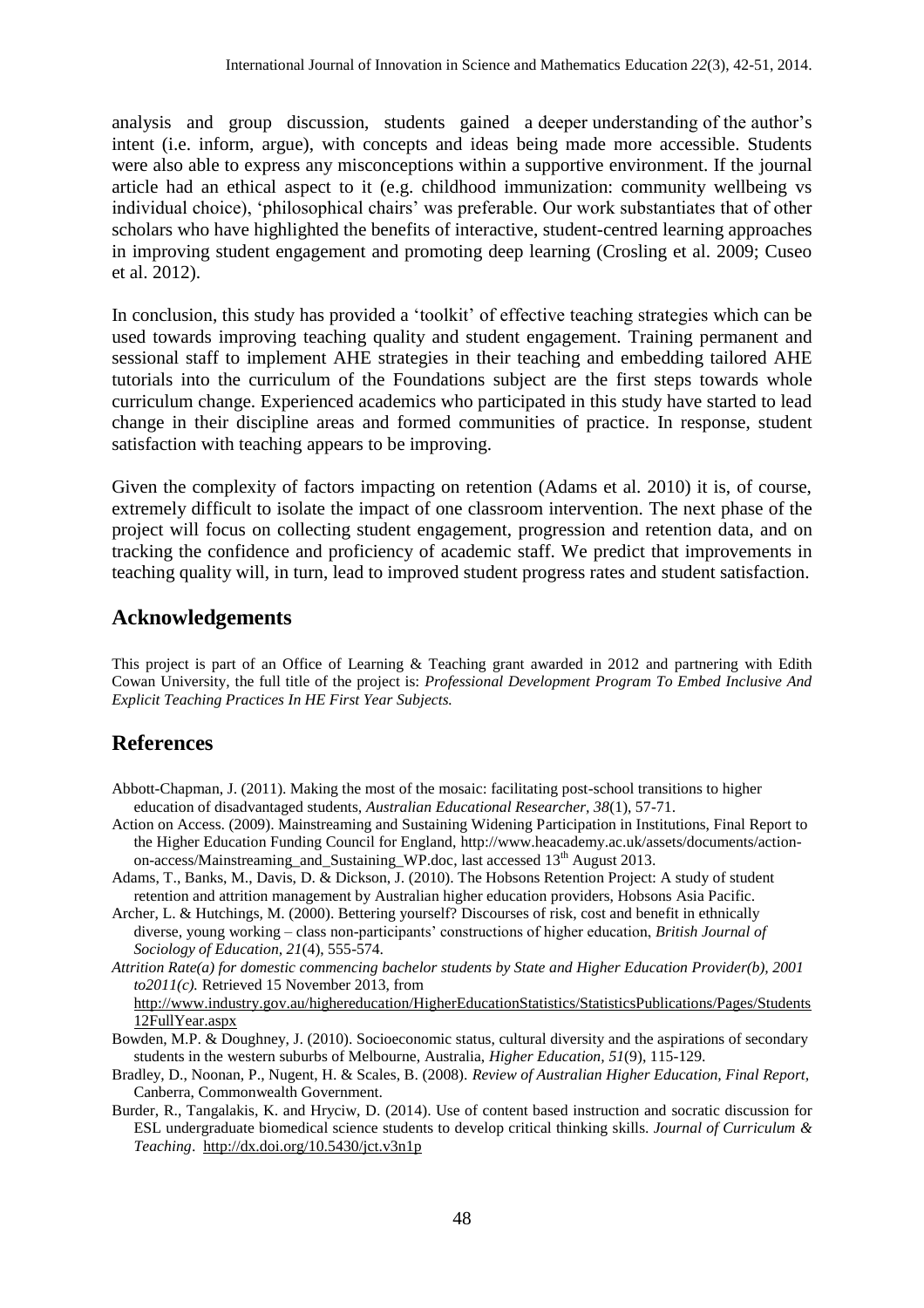- Collier, P.J. & Morgan, D.L. (2008) 'Is that paper really due today?' Differences in first-generation and traditional college students' understandings of faculty expectations. *Higher Education, 55*(4), 425-446.
- Crosling, G., Heagney, M., & Thomas, L. (2009). Improving student retention in higher education. Improving teaching and learning. *Australian Universities' Review*, *51*(2), 9-18.
- Cuseo, J.B., Campagna, M., Fecas, V.S. & Thomson, A. (2012). *Thriving in college and beyond: Researchbased strategies for academic success and personal development*, San Francisco: Kendall Hunt Publishing.
- Devlin, M., Kift, S., Nelson, K., Smith, L. & McKay, J. (2012). *Effective teaching and support of students from low socioeconomic backgrounds. Resources for Australian higher education*.<http://www.lowses.edu.au/> Last accessed 13 December 2012.
- Huerta, J., Watt, K.M. & Reyes, P. (2013). An examination of AVID graduates' college preparation and postsecondary progress: Community college versus 4-year university students. *Journal of Hispanic Higher Education*, *12*(1), 886-101.
- Hubbard, L.A, & Ottoson, J.M. (1997). When a bottom-up innovation meets itself as a top-down policy: the AVID untracking program. *Science Communication, 19,* 41-55.
- Kift, S. M., Nelson, K.J. & Clarke, J.A. (2010). Transition pedagogy: a third generation approach to FYE: a case study of policy and practice for the higher education sector. *The International Journal of the First Year in Higher Education*, *1*(1), 1-20
- Mendiola, I. D., Watt, K.M. & Huerta, J. (2010). The impact of Advancement via Individual Determination (AVID) on Mexican American students enrolled in a 4-year university. *Journal of Hispanic Higher Education*, *9* 209-220.
- OECD (2012) *Excellence and Quality in Education. Supporting Disadvantaged Students and Schools*: [http://www.oecd-ilibrary.org/education/equity-and-quality-in-education\\_9789264130852-en,](http://www.oecd-ilibrary.org/education/equity-and-quality-in-education_9789264130852-en) last accessed 13 December 2012
- Ramsay, S., Jones, E. & Barker, M. (2007). Relationship between adjustment and support types: young and mature-aged local and international first year university students. *The International Journal of Higher Education and Educational Planning, 54* (2), 247-265.
- Swanson, M., Mehan, H. & Hubbard, L. (1995). The AVID classroom: academic and social support for lowachieving students. In J. Oakes, & K.H. Quartz (eds) *Creating New Educational Communities.* University of Chicago Press Chicago.
- Tangalakis, K., Kamphuis, C. & Skelly, D. (2012). Improving the Student Experience in a Socially & Culturally Diverse Biomedical Sciences Cohort (abstract & poster). *Proceedings of the 15th International First Year in Higher Education*, Brisbane, Australia. http://www.fyhe.com
- Tinto, V. (1997). Classrooms as communities: Exploring the educational character of student persistence. *Journal of Higher Education, 68* (6), 599-623.
- Watt, K.M., Butcher, J. & Ramirez, E.F. (2013). Advancement Via Individual Determination (AVID) at a postsecondary institution: Support for first generation college goers. *Journal of Latinos and Education*, *12,* 198-210.
- Watt, K. M., Huerta, J. J. & Alkan, E. (2011). Identifying predictors of college success through an examination of AVID graduates' college preparatory achievements. *Journal of Hispanic Higher Education, 10* (2), 120- 133.
- Watt, K. M., Huerta, J. J. & Alkan, E. (2012). Advancement Via Individual Determination(AVID) in a community college setting: a case study. *Community College Journal of Research & Practice, 36*(10), 752- 760.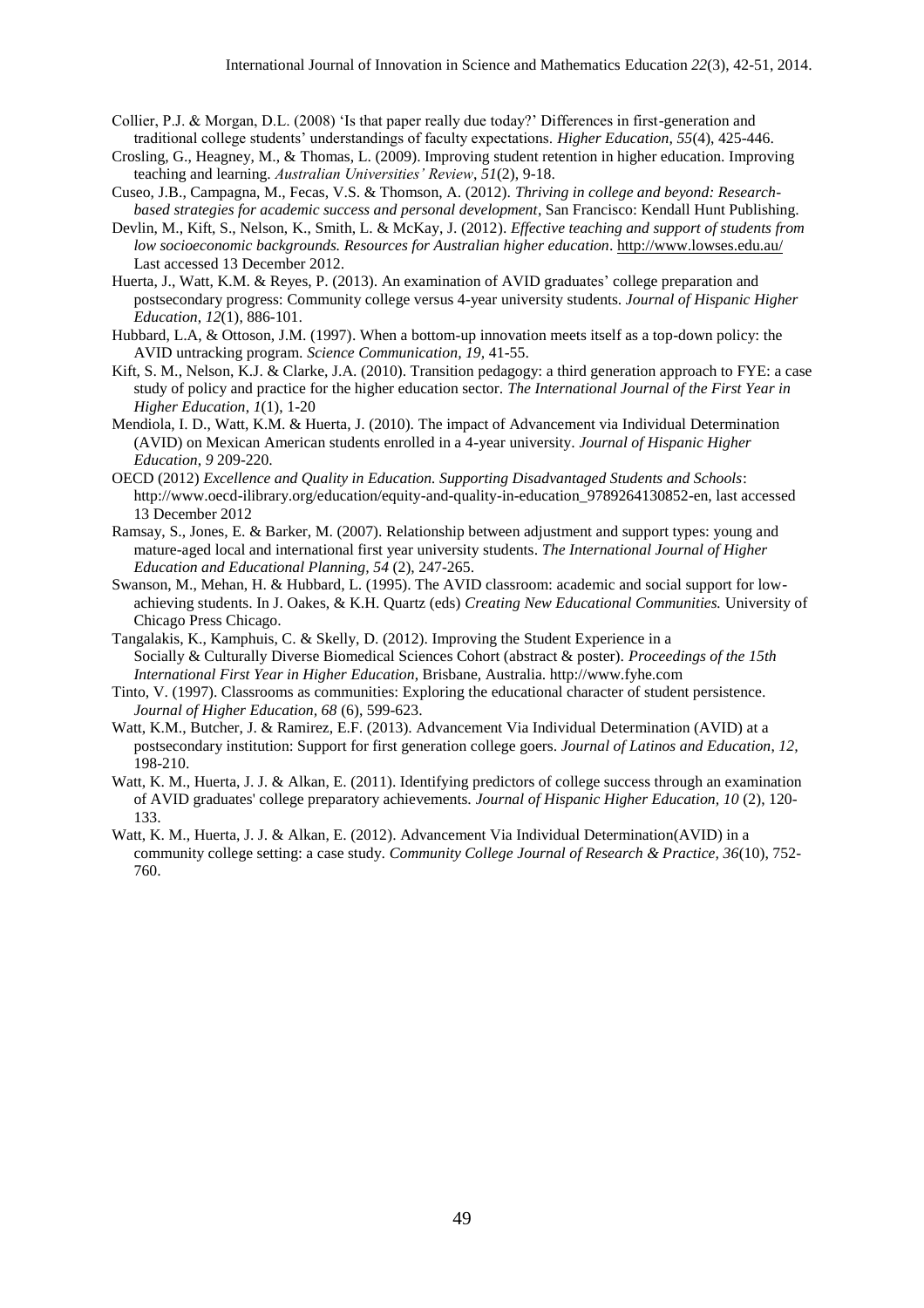#### **Appendix: Surveys emailed to teaching staff to determine perceptions of the effectiveness of the AHE strategies.**

SURVEY ONE – AVID for Higher Education Administered June 2013

- 1. We're interested in getting some feedback about how AVID has worked for you in the first semester. Can we start by asking for your overall impression of AVID?
- 2. In how many of your classes have you used AVID strategies so far?
- 3. From the strategies you've used, which did you feel were the most successful?
- 4. How worthwhile were the community building activities (if you used them)?
- 5. Sometimes tutors worry about the time community building takes. Was this a concern for you?
- 6. Can you comment on your response to Question 5? What impact did community building have on your class? How did you accommodate the time spent?
- 7. Were any of these strategies unsuccessful for you? Can you name them and explain why they weren't helpful?
- 8. In terms of your class culture, do you think using AVID strategies has increased the levels of student engagement?
- 9. Can you tell us a little about how you could tell the students were or were not engaged?
- 10. This semester was your retention: Very much decreased; Decreased; About the same as last semester; Increased; Very much increased
- 11. If there was a change in the drop-out rate, why do you think that was?
- 12. Turning now to you...Overall have you enjoyed using AVID strategies?
- 13. Has using AVID strategies improved your sense of yourself as a good teacher?
- 14. How helpful did you find the AVID training provided at the start of the year?
- 15. And the booster half way through the semester?
- 16. Is there anything you'd like to share about the initial training? Or the booster?
- 17. Are there particular strategies you'd like to concentrate on, repeat or try out at the next training? If so, please let us know.
- 18. In conclusion, please feel free to add any comments or suggestions not covered in the survey so far. We're very keen to know how you're going.

SURVEY TWO– AVID for Higher Education Administered August 2013

- 1. Firstly, can you tell us whether this is the first time you've used AVID in your classroom?
- 2. If you used AVID strategies in both semesters, how confident do you feel about using it in Semester Two?
- 3. Please tell us which unit(s) you taught using AVID pedagogies, and in which degree?
- 4. How many weeks have you used AVID strategies so far?
- 5. Did you use AVID strategies in consecutive weeks?
- 6. If you've used AVID in less than half your weekly classes, tell us why that was.